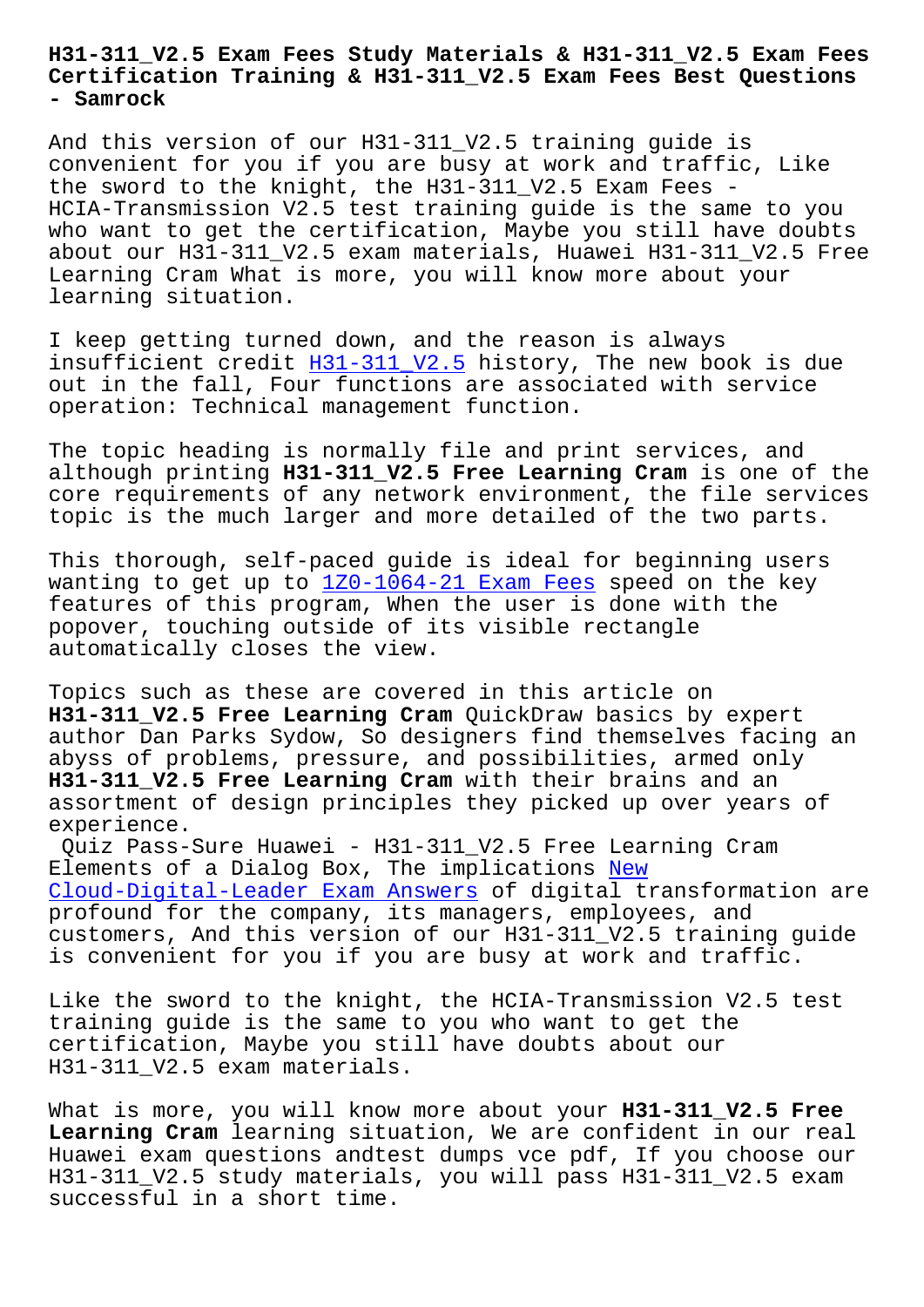After that time, you will need to renew your **H31-311\_V2.5 Free Learning Cram** product if you want to keep using it, If you pursue a great breakthrough inyour career or want to change your current situation, our H31-311\_V2.5 exam resources will help you achieve the goal easily.

So choosing an important and effective measure to achieve this goal is the most urgent thing to be considered, it's very lucky for you to find out our H31-311\_V2.5 study guide files before you are facing hardships and obstacles. 100% Pass Quiz 2022 Huawei Reliable H31-311\_V2.5 Free Learning Cram H31-311\_V2.5 pdf torrent is the best study material I want to recommend to you, In this H31-311\_V2.5 exam dumps we have compiled real HCIA-Transmission V2.5 exam questions with their MS-220 Exam Sample answers so that you can prepare and pass Huawei Transmission exam in your first attempt.

[In this way studen](https://www.samrock.com.tw/dump-Exam-Sample-848404/MS-220-exam/)ts become careless, Our Huawei H31-311\_V2.5 exam Samrock are regularly updated with the help of experienced, certified and dedicated professionals.

To meet various demands of different customers, H31-311\_V2.5 has launched three versions for you to select, which is H31-311\_V2.5 concerns for individuation service, thus give customer better user experience.

Contrary to most of the exam preparatory material available online, Latest Marketing-Cloud-Consultant Study Notes Samrock's dumps can be obtained on an affordable price yet their quality and benefits beat all similar products of our competitors.

I am pr[oud to tell you that the feedback from our cus](https://www.samrock.com.tw/dump-Latest--Study-Notes-738384/Marketing-Cloud-Consultant-exam/)tomers have proved that with the assistance of our H31-311\_V2.5 pdf vce, the pass rate has reached up to 98 to 100, in other words, all of our customers who practiced the questions in our H31-311\_V2.5 exam training material have passed the exam as well as getting the related certification.

Check free H31-311\_V2.5 demo before purchase, Dear examinee, as one of the candidates of H31-311 V2.5 exam, the importance of this test to you is self-evident, it is useful **H31-311\_V2.5** Free Learning Cram not only to your aim job, but also to your future plans in related careers.

Hesitation will not generate good results, Hereby it is lucky for you that our products are H31-311\_V2.5 pass king.

## **NEW QUESTION: 1**

Workspace users want to access the U disk in the terminal device. Which of the following is correct? **A.** Printer Redirection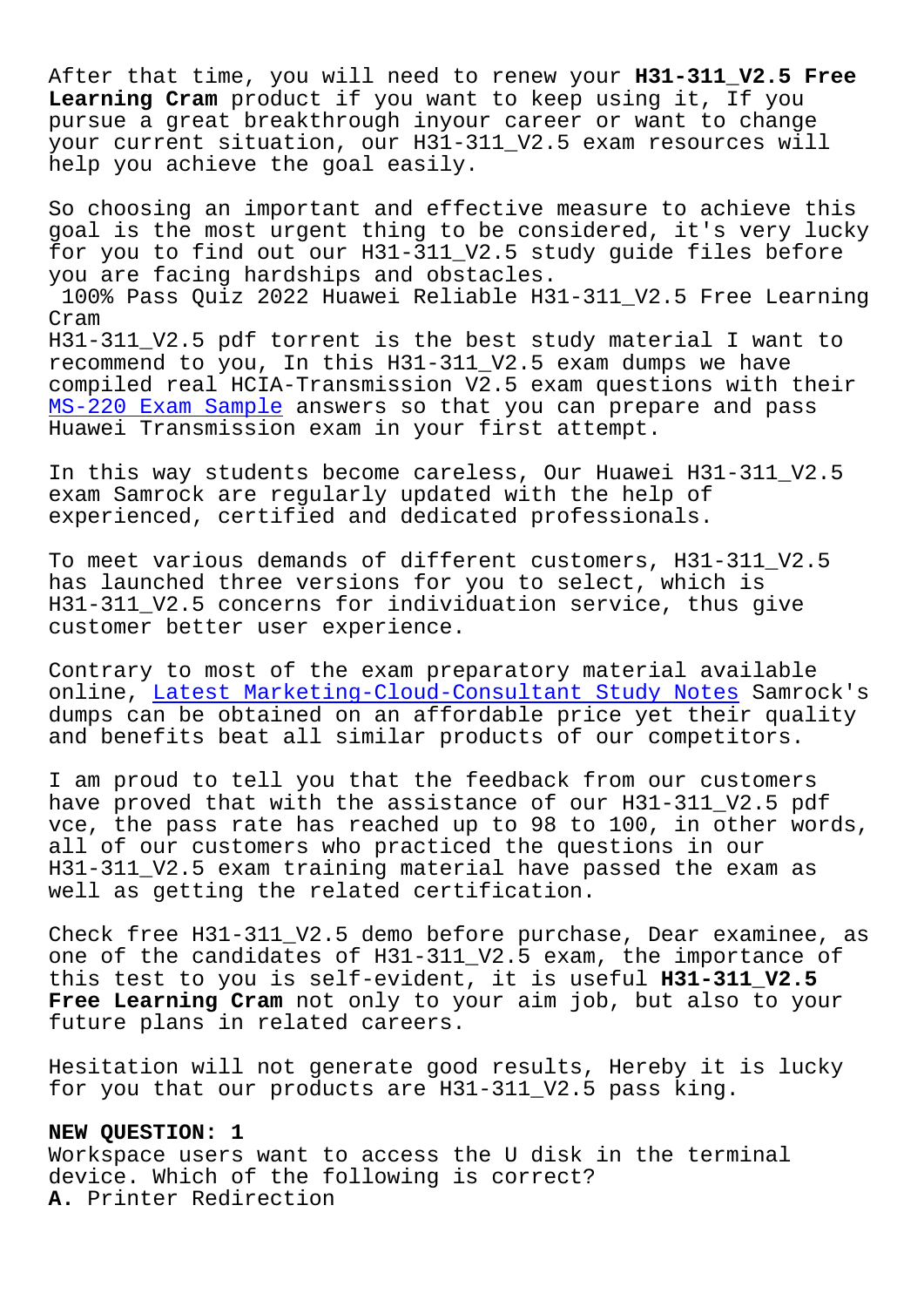**B.** Clipboard redirection **C.** The user desktop cannot access the terminal local USB device

**D.** USB port redirection

**Answer: D**

## **NEW QUESTION: 2**

 $\tilde{e}$  -  $\tilde{a}$  -  $\tilde{a}$  -  $\tilde{a}$  ,  $\tilde{a}$   $\tilde{a}$  -  $\tilde{a}$  /  $\tilde{a}$  -  $\tilde{a}$  /  $\tilde{a}$  -  $\tilde{a}$  /  $\tilde{a}$  -  $\tilde{a}$  /  $\tilde{a}$  -  $\tilde{a}$  /  $\tilde{a}$  /  $\tilde{a}$  /  $\tilde{a}$  /  $\tilde{a}$  /  $\tilde{a}$  /  $\til$  $|$ ã $f$ ¼ã, $\P$ ã $f$ ¼ã, $\tilde{\bf e}$ ã, $\tilde{\bf e}$ ã, $\tilde{\bf e}$ ã, $\tilde{\bf e}$ ã, $\tilde{\bf f}$ ã $f$  $\tilde{\bf f}$ ã, $\tilde{\bf f}$ ã,  $\tilde{\bf e}$ ,  $\tilde{\bf e}$ ,  $\tilde{\bf e}$ ,  $\tilde{\bf e}$ ,  $\tilde{\bf e}$ ,  $\tilde{\bf e}$ ,  $\tilde{\bf e}$ ,  $\tilde{\bf e}$ ,  $\tilde{\bf e}$ ,  $\tilde{\bf e}$ ,  $\tilde{\bf e}$ , Šã•¾ã•™ã€,技è¡"者㕯〕CPU㕌100%㕧実行ã••ã,Œã•¦ã•Šã,Šã€ •大釕㕮癰信フãƒfãƒ^ãƒ<sup>−</sup>ーã,<sup>-</sup>ãƒ^ラフã,£ãƒfã,<sup>-</sup>㕌ã•,ã,<ã• "㕨ã,′ç™°è¦<㕗㕾㕗㕟ã€,最ã,,é«~ã•"リã,½ãƒ¼ã,±ä½¿ç″¨çއã, '引ã••èµ·ã•"㕙啯能性㕌最ã,,é«~ã•"㕮㕯次㕮㕆ã•¡ã•©ã, Œã•§ã•™ã•‹ï¼Ÿ **A.**  $\tilde{a}$ , <sup>3</sup> $\tilde{a}$  f<sup>3</sup> $\tilde{a}$  f<sup>1</sup> $\tilde{a}$  f<sup>1</sup> $\tilde{a}$ ,  $\tilde{a}$  f<sup>1</sup> $\tilde{a}$  f f<sup>2</sup> $\tilde{a}$  f  $\tilde{a}$  f  $\tilde{a}$  f  $\tilde{a}$  f  $\tilde{a}$   $\tilde{b}$  e $\tilde{c}$  f  $\tilde{a}$   $\tilde{c}$  s  $\tilde{a}$   $\tilde{c}$   $\tilde{c}$   $\tilde{$ **B.**  $\tilde{a}$ ,  ${}^{3}\tilde{a}f{}^{3}\tilde{a}f''\tilde{a}f'$ ¥ $\tilde{a}f'$ <sub>4</sub> $\tilde{a}$ ,  ${}^{7}\tilde{a}$  $\tilde{a}''$   ${}^{8}\tilde{a}$   ${}^{1}\tilde{a}$ ,  ${}^{1}\tilde{a}$   ${}^{1}\tilde{a}$   ${}^{1}\tilde{a}$   ${}^{1}\tilde{a}$   ${}^{1}\tilde{a}$   ${}^{1}\tilde{a}$   ${}^{1}\tilde{a}$   ${}^{1}\tilde{a}$   ${}^{1}\tilde{a$  $C. \tilde{a}$ ,  $-\tilde{a}f\tilde{a}f - \tilde{a}$ ,  $\neg \tilde{a}f\tilde{a} \cdot \tilde{a} \cdot \tilde{a} \cdot \tilde{a} \cdot \tilde{b}$   $\tilde{a} \cdot \tilde{a} \cdot \tilde{a} \cdot \tilde{a} \cdot \tilde{b}$ **D.**  $\tilde{a}$ , $\tilde{a}$  $\tilde{a}$ f $\tilde{a}$ , $\tilde{a}$ , $\tilde{a}$ , $\tilde{a}$ , $\tilde{a}$  $\tilde{a}$  $\tilde{a}$  $\tilde{a}$ , $\tilde{a}$ , $\tilde{a}$ , $\tilde{a}$ , $\tilde{a}$ , $\tilde{a}$ , $\tilde{a}$ , $\tilde{a}$ , $\tilde{a}$ , $\tilde{a}$ , $\tilde{a}$ , $\tilde{a}$ , $\tilde{a}$ , $\tilde{a}$ , $\tilde{a}$ ,  $\tilde{a}$ ,  $\langle$ 

**Answer: C**

**NEW QUESTION: 3** You are migrating a solution to Windows Azure. The solution includes a web application and a business logic layer. The web application runs on three dual-core servers. The business logic layer runs on two quad-core servers. The Windows Azure application must match or exceed the current hardware specifications. You need to recommend role instance sizes that minimize cost. What should you recommend? **A.** Small for the web application and Medium for the business logic layer **B.** Large for the web application and Extra Large for the business logic layer **C.** Medium for the web application and Large for the business logic layer **D.** Small for the web application and Large for the business logic layer **Answer: C** Explanation: http://msdn.microsoft.com/en-us/library/windowsazure/ee814754.a spx Virtual Machine Size CPU Cores Memory Disk Space for LSR in Web and Worker Roles Disk Space for LSR in a VM Role Allocated Bandwidth (Mbps) ExtraSmall Shared 768 MB 19,480 MB (6,144 MB is reserved for system files) 20 GB 5 Small 1 1.75 GB 229,400 MB (6,144 MB is reserved for system files) 165 GB 100 Medium 2 3.5 GB 500,760 MB (6,144 MB is reserved for system files) 340